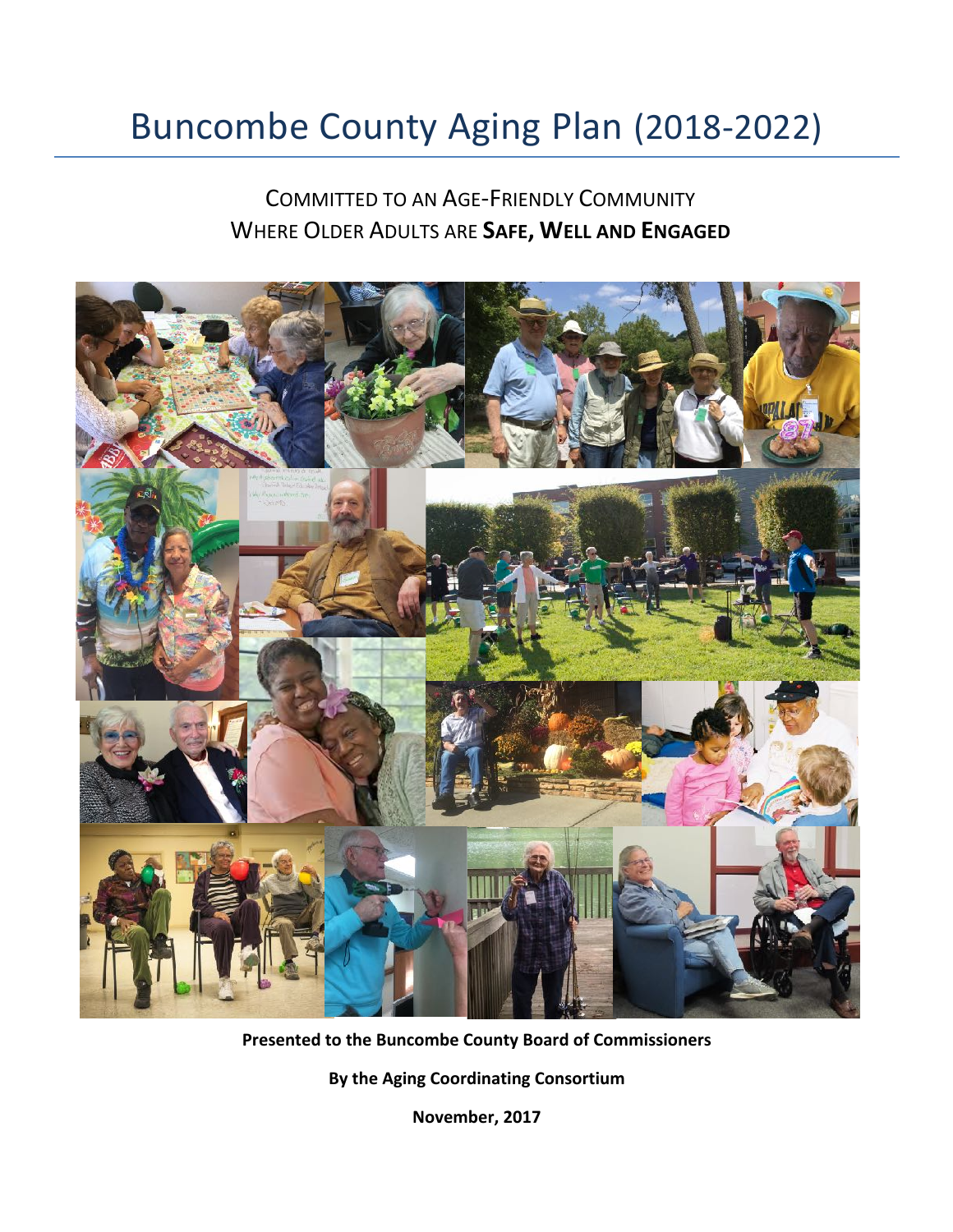*"The challenge we are facing is not population aging, but outdated and ineffective policies and practices.*" Salzburg Global Seminar session "Aging Societies: Advancing *Innovation and Equity," 2015.*

#### **Introduction**

In just a few years, one in five residents of Buncombe County will be age 65 or older. In fewer than twenty years (by 2035) projections suggest this ratio will be closer to one in four. North Carolina ranks 9<sup>th</sup> nationally in the number of people ages 65+ (see Table 1). Buncombe County has one of North Carolina's fastest growing older adult populations; and, its age 65+ population is already greater in numbers, *and* as a percentage of the population, than its ages 0-17 population.



Table 1. Buncombe vs. NC People Ages 65+ and 85+ as a Percentage of the Population

The Buncombe County Aging Plan for 2018-2022 builds on the successes and lessons learned over a decade of age-friendly community planning and implementation work guided by the Aging Coordinating Consortium (ACC), the County's entity that is charged with overseeing the provision of services to older adults and the identification of service priorities and issues affecting older adults.

The goals and strategies within this plan are the culmination of a comprehensive review of available secondary local, regional, and state data and reports. The goals and strategies also reflect responses to two surveys conducted during the summer of 2017: the Community Aging Plan Survey, completed by over 1150 Buncombe County residents age 50+; and the Providers and Professionals Aging Plan Survey, completed by over 100 service providers and professionals who work with older adults in Buncombe County.

This Aging Plan reflects the **vision** of an age-friendly community where older adults are **safe**, **well** and **engaged**. This vision aims to answer the big question, "Why an aging plan?" and even, "Why an age-friendly community?" It is our hope with this vision that priorities and resources may be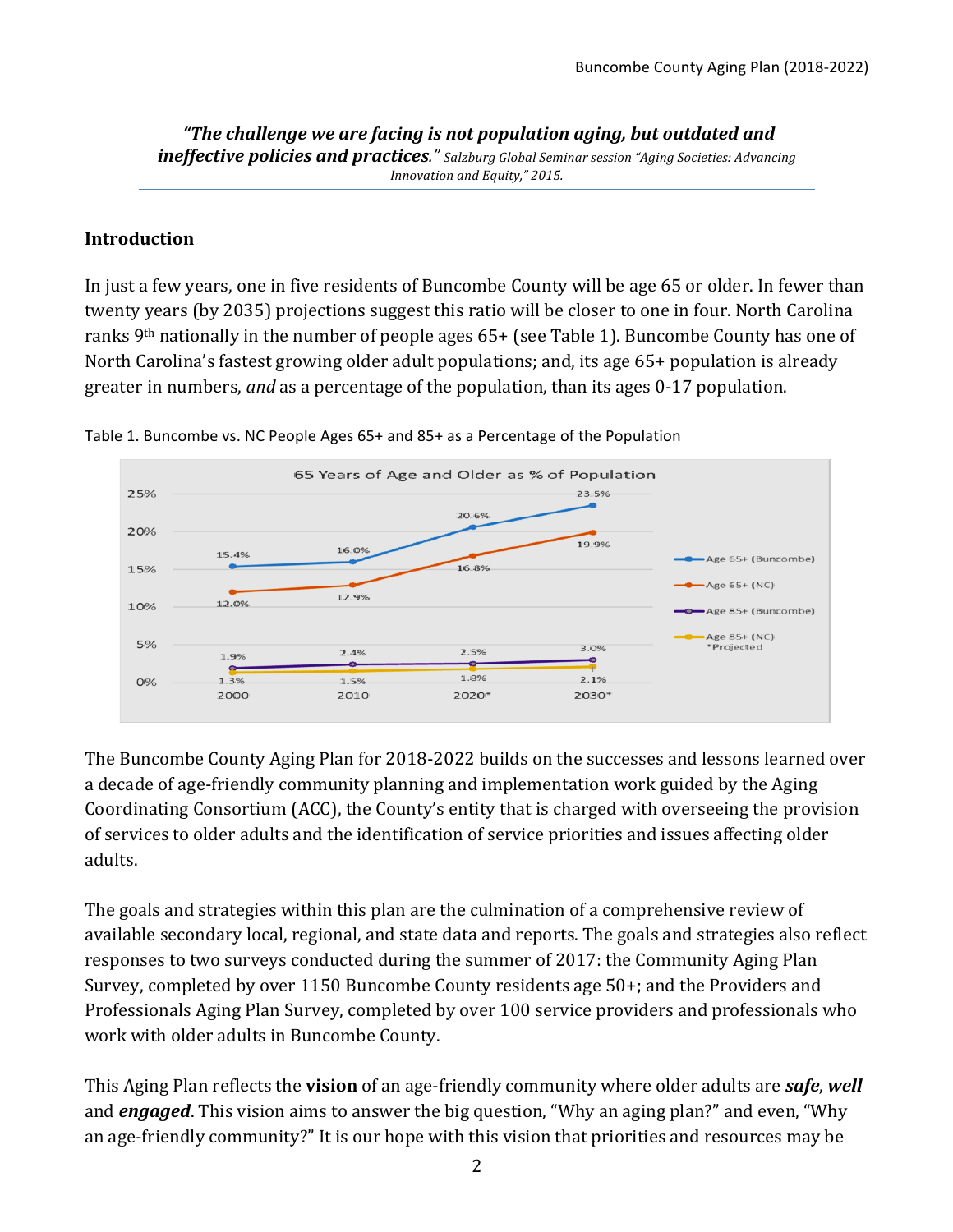better focused and targeted toward demonstrable results. This plan also reflects a set of **values** established by the ACC to help guide its work, including how it allocates Home and Community Care Block Grant (HCCBG) funds and other limited resources.

We value:

- All older adults in Buncombe County, regardless of income or education level, race, ethnicity or nationality, ability, health or cognitive status, gender identity or sexual orientation, veteran status or religious affiliation.
- A systems perspective to help us understand and address the many complex challenges we face with changing demographics.
- A multi-dimensional definition of "livable, age-friendly community."
- The term of a five-year plan allows Buncombe County sufficient time to engage many organizations and institutions in the creation and implementation of a sustained process of improvement toward becoming an age-friendly community.

This Aging Plan coincides with Buncombe County joining the World Health Organization (WHO)/AARP Network of Age-Friendly Communities (AFC) and launching a 5-year program, which will run parallel with this Aging Plan. In May 2017, the Commissioners resolved to join the Network, affirming that:

An "age-friendly community" has policies, services, and structures that facilitate older adults staying healthy, participating in economic growth, remaining socially active, and living in security. Communities in which older adults can "successfully age" are more likely to mitigate the challenges and enjoy the opportunities related to their older citizens. Actions leading to "age-friendly communities" lead to happier, healthier residents of all ages. Resolution Authorizing Buncombe County to Join the WHO/AARP Network of Age-Friendly Communities;" Consent Agenda; Buncombe County Board of Commissioners' Meeting, May 2, 2017

The WHO/AARP Age-Friendly Community (AFC) framework contains 8 domains of livability that influence the quality of life for older adults: outdoor spaces and buildings, transportation, housing, social participation, respect and social inclusion, civic participation and employment, communication and information, and community and health services. Whereas earlier aging plans set goals and made recommendations within specific areas similar to the AFC domains (e.g., "social engagement," or "financial wellbeing"), in this plan the goals stand independent of any particular domain assignment, recognizing that to truly improve the livability of a community for older adults, we must enable a diversity of community entities to forge strategic partnerships across silos. Within any given domain there exist multiple dimensions and stakeholders, thus to achieve the goals of this Aging Plan will require effort across many sectors.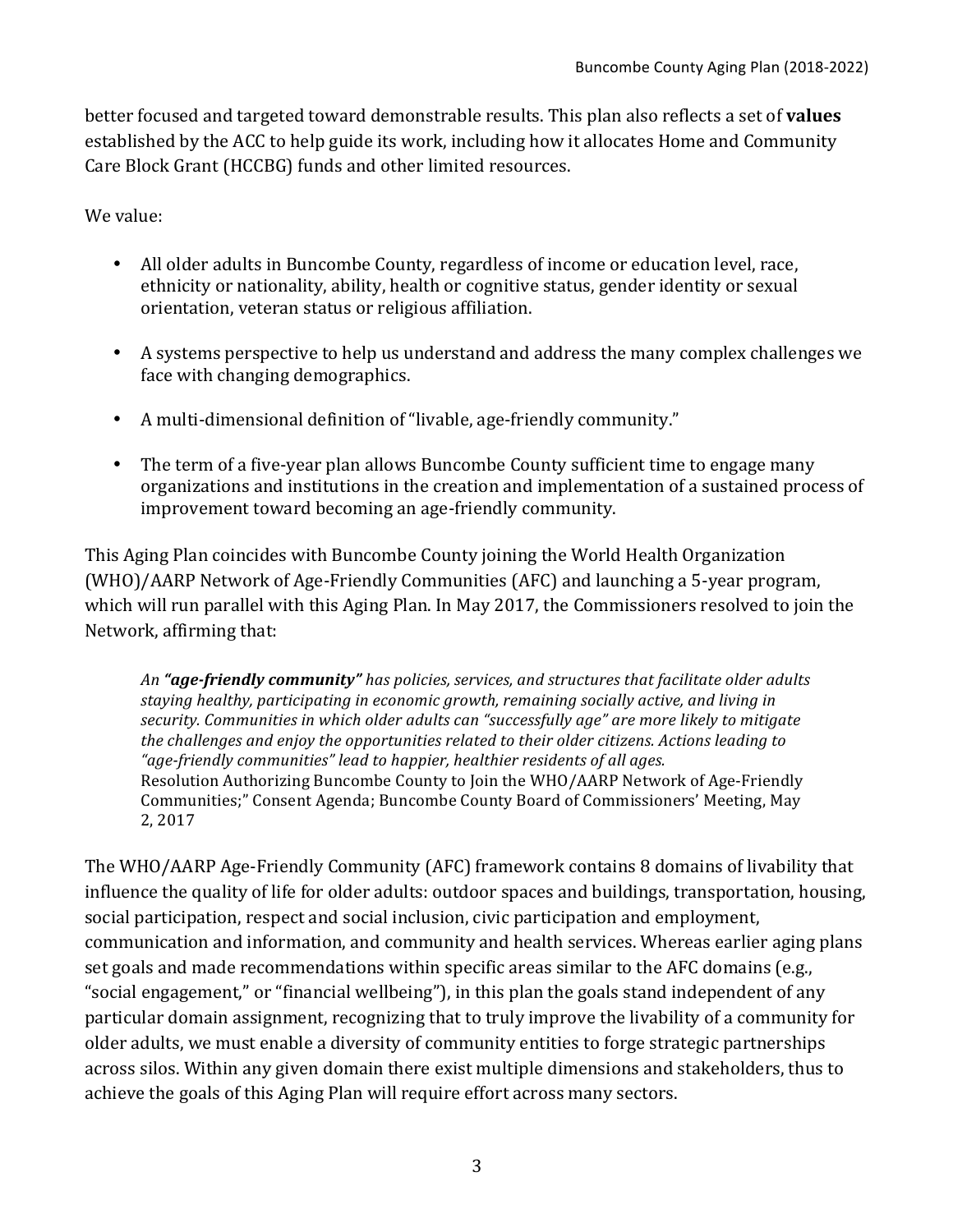As new and diverse stakeholders become engaged in the Age-Friendly Community initiative, it will be important for the ACC to evolve to accommodate the necessary growth and expansion into a truly community-wide coordinating body that accomplishes its mission. Thus, this Aging Plan includes specific recommendations regarding strengthening the capacity of the ACC.

#### **Goals and Strategies**

The vision for this  $(2018-2022)$  Aging Plan – of an age-friendly community where older adults are **safe, well** and **engaged** – is articulated into a set of goals and strategies (see Table 2).

The goals were selected through a review of available data. They reflect pressing needs and have the potential to be effectively realized through a community-wide, collective effort led by the ACC.

The strategies communicate clearly and simply how the ACC will work toward achieving the goals over the next five years.

For each strategy, the ACC will identify performance measures, develop an action plan, and create a dashboard, enabling the ACC to monitor progress toward desired results and to course-correct along the way.

Through collective and targeted efforts over the next five years, the Buncombe County Aging Coordinating Consortium will demonstrably move Buncombe County closer toward its vision of an **age-friendly community** where older adults are **safe**, well and engaged.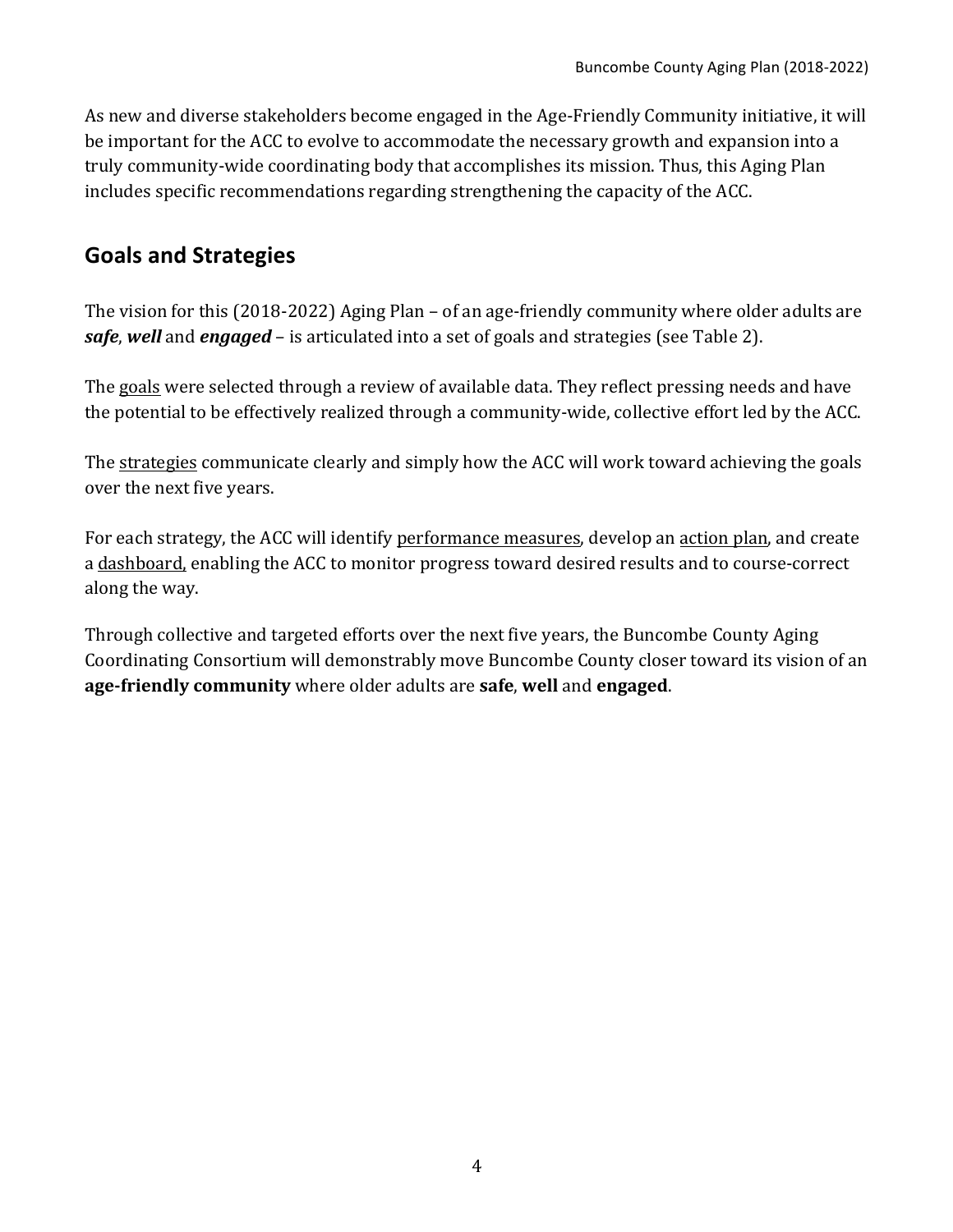|                 | <b>Goals</b>                                                                                 | <b>Example Strategies</b>                                                                                            |
|-----------------|----------------------------------------------------------------------------------------------|----------------------------------------------------------------------------------------------------------------------|
| Ш<br><b>SAF</b> | 1.1 Prevent abuse and neglect<br>of older adults                                             | Increase the numbers of vulnerable older adults who accept<br>supportive services                                    |
|                 |                                                                                              | Increase numbers of Adult Care Home staff and administrators<br>reached through training and support.                |
|                 | 1.2 Increase awareness of<br>fraud, scam and financial<br>exploitation among older<br>adults | Increase formats and distribution of fraud, scam and financial<br>exploitation outreach and education                |
|                 |                                                                                              | Increase numbers of older adults reached through fraud, scam<br>and financial exploitation outreach and education    |
| WELI            | 2.1 Improve health and<br>wellness among older adults                                        | Increase healthy behaviors among older adults                                                                        |
|                 |                                                                                              | Reduce rate of injuries due to falls                                                                                 |
|                 | 2.2 Support financial wellbeing<br>among older adults                                        | Increase numbers of older adults enrolled in economic support<br>programs for which they are eligible                |
|                 |                                                                                              | Increase numbers of older adults reached through financial<br>literacy outreach and education                        |
|                 | 2.3 Support caregivers<br>providing care to older adults                                     | Increase numbers of caregivers reached through support<br>groups and programs                                        |
| Ш<br>のくり<br>NH  | 3.1 Increase older adults'<br>access to transportation                                       | Increase number and geographical reach of transportation<br>options                                                  |
|                 | 3.2 Improve older adults'<br>access to services and supports                                 | Increase awareness among older adults of how to access<br>information about services and supports                    |
|                 | 3.3 Increase age-friendly<br>capability of Buncombe County                                   | Join WHO/AARP Network of Age-Friendly Communities                                                                    |
|                 |                                                                                              | Increase the number of businesses and organizations<br>designated as age- and/or dementia-friendly                   |
|                 |                                                                                              | Increase numbers of frontline County employees and first<br>responders who participate in dementia-friendly training |

## Table 2. Safe, Well and Engaged: Goals and Strategies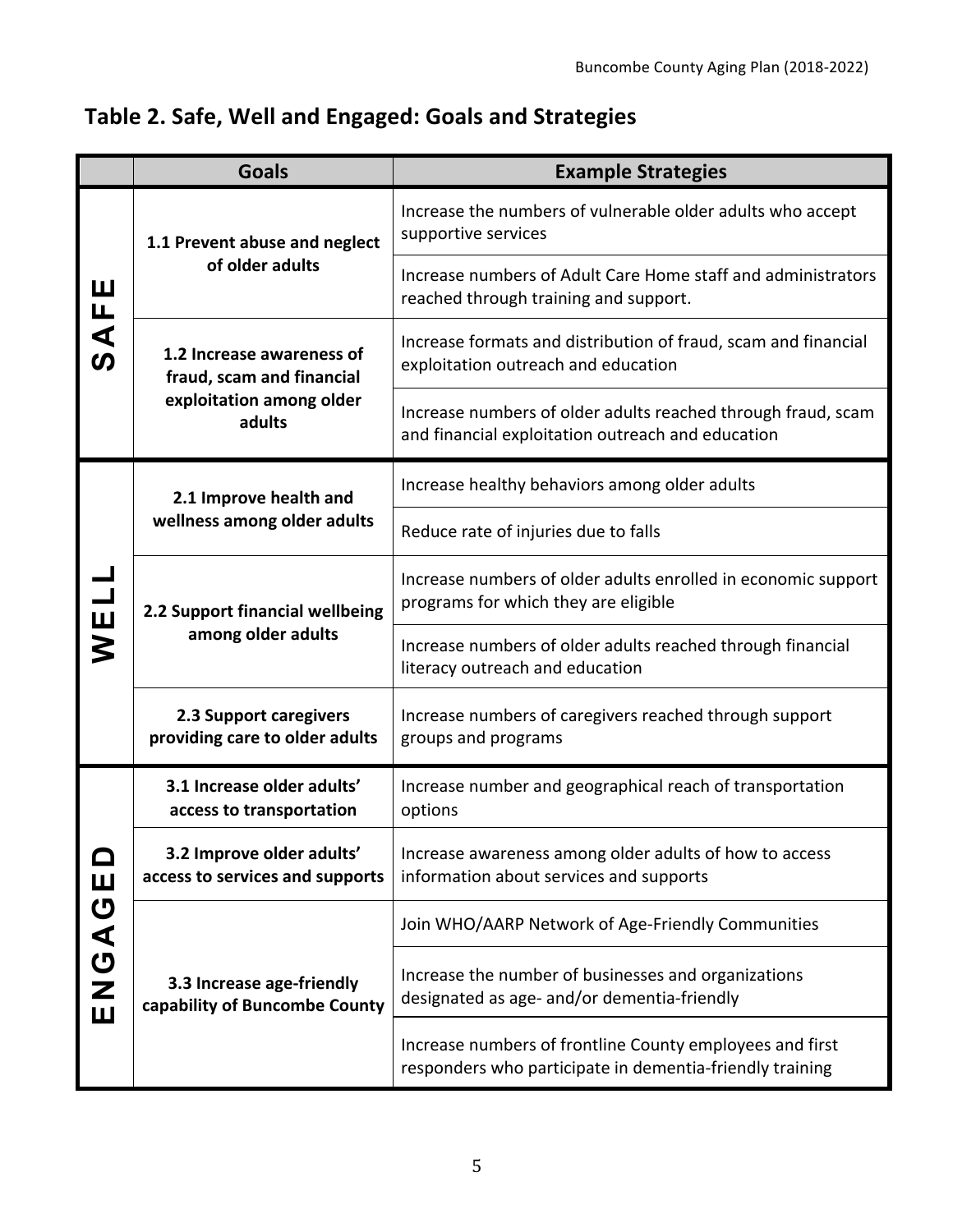# Aging Coordinating Consortium (ACC): Goals and Strategies

With this (2018-2022) Aging Plan, and the concurrent launch of the Age-Friendly Community (AFC) initiative, it is imperative that the Aging Coordinating Consortium (ACC) strengthen its capacity to serve as the coordinating body for increasingly more complex and cross-sector efforts to realize the vision of this plan and make Buncombe County an age-friendly community where older adults are **safe**, **well** and **engaged**. 

**Goal 4.1:** Strengthen the capacity of the ACC to encompass the Age-Friendly Communities initiative and lead the implementation of this 2018-2022 Aging Plan effectively.

#### **Example Strategies:**

- a. Revise the structure of the ACC to lead and monitor implementation of the 2018-22 Aging Plan.
- b. Establish a strong executive committee to direct the activities of the ACC and monitor the implementation and progress/results of the Aging Plan.
- c. Clarify the functions of the ACC and restructure meetings to effectively accomplish them.
- d. Utilize the Governance Committee to create meaningful membership categories, facilitate an annual membership process including orientation, and revise the bylaws to reflect the restructure of the ACC.
- e. Replace the Planning and Implementation Committee with work groups that set targets and create and implement annual actions plans for the Aging Plan's goals and strategies.
- f. Expand the scope and charge of the Allocations Committee to include resource development.
	- (1) Identify and seek new sources of funding.
	- (2) Develop decision-making matrix to align funding allocations with Aging Plan goals and values (e.g., evidence based/informed; interagency collaboration; equity and inclusion).
	- (3) Designate five percent County supplemental funds to invest in new solutions.
	- (4) Consider increasing amount of money set aside for this fund based upon demonstrable results.
- g. Closely align Advocacy and Awareness Committee activities with the Aging Plan's goals.
- h. Establish the Age-Friendly Community Steering Team, as called for in the Commissioners' May resolution, as a committee of the ACC.
	- (1) Recruit ACC volunteers/individual members to lead this initiative.
	- (2) Engage diverse stakeholders from across the community to participate in this initiative.
	- (3) Recruit increased participation by older Buncombe County residents.
- i. Use Results-Based accountability to monitor the Aging Plan and its progress.
	- (1) Build scorecard development into funding application process.
	- (2) Provide training and support for programs to develop appropriate scorecards.
	- (3) Establish bi-annual scorecard update reports to monitor progress and results.
- j. Encourage partnering between existing organizations, initiatives and community entities to collaboratively achieve the goals of the Aging Plan.
- k. Employ technology to advance the goals of the Aging Plan and to create systems for improved coordination among services, organizations and other community entities.